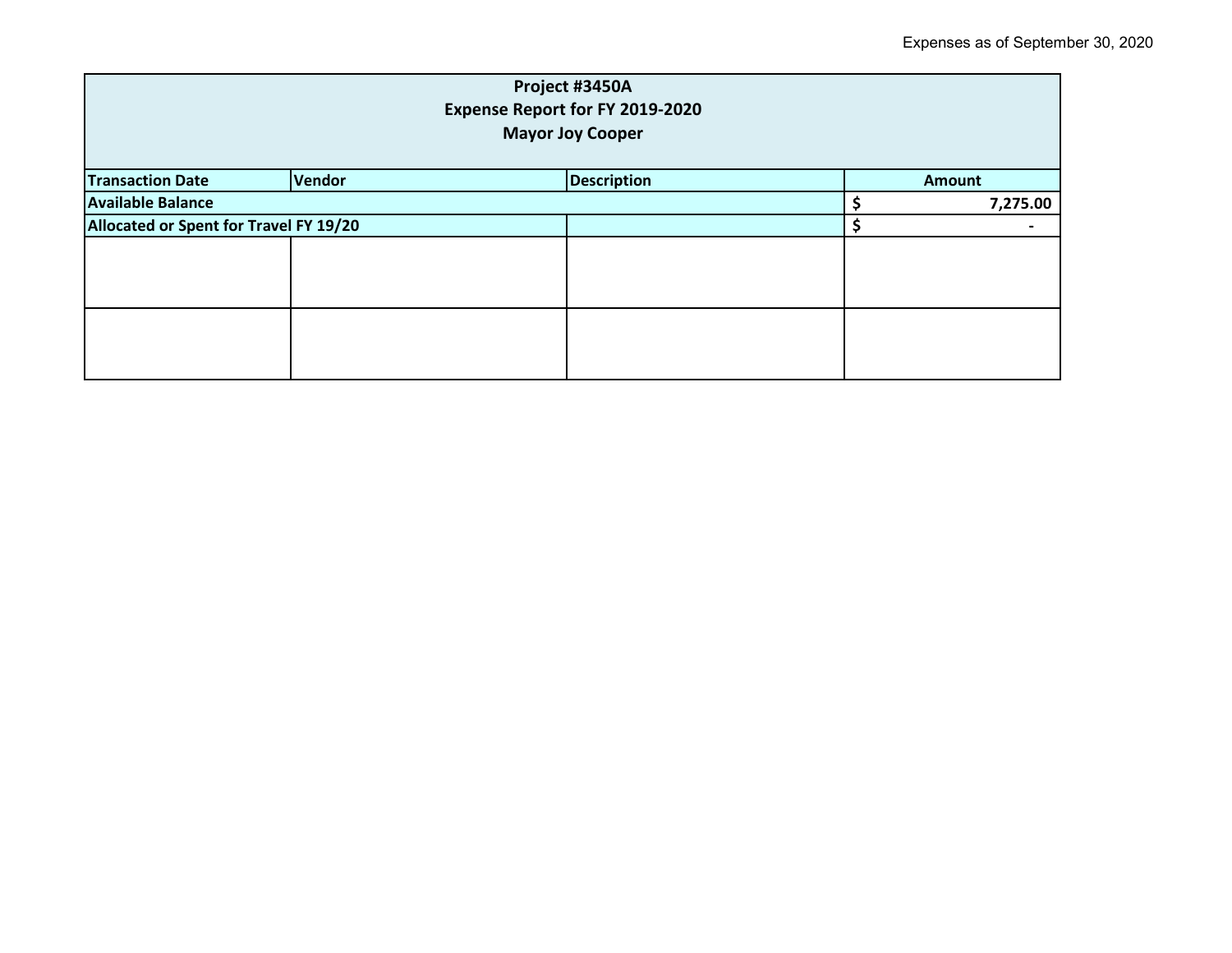| Project #3450L<br><b>Expense Report for FY 2019-2020</b><br>Vice Mayor Sabrina Javellana |                                                                                        |                                                                  |         |          |  |
|------------------------------------------------------------------------------------------|----------------------------------------------------------------------------------------|------------------------------------------------------------------|---------|----------|--|
|                                                                                          |                                                                                        |                                                                  |         |          |  |
| <b>Available Balance</b>                                                                 |                                                                                        |                                                                  | \$      | 6,226.98 |  |
| Allocated or Spent for Travel FY 19/20                                                   |                                                                                        |                                                                  | \$      | 2,773.02 |  |
|                                                                                          | January 2020 Institute for Elected<br>Municipal Officials,                             |                                                                  |         | 481.60   |  |
| 10/21/2019                                                                               | January 10 - 12, 2019                                                                  | <b>Registration &amp; Flight</b>                                 | \$      |          |  |
| 11/25/2019                                                                               | Broward Days-Tallahassee, FL<br>January 20 - 22, 2019                                  | <b>Registration &amp; Flight</b>                                 | \$      | 612.94   |  |
| 11/27/2019                                                                               | Silver Airways - Lobbying Days,<br>Flight to Tallahassee, FL February<br>11-12th, 2019 | <b>Flight to Tallahassee</b>                                     | \$      | 298.00   |  |
|                                                                                          |                                                                                        |                                                                  |         |          |  |
| 12/30/2019                                                                               | FLC 2020 Legisltive Action Days-<br>2/11/2020-2/12/2020                                | <b>Expenses</b>                                                  | \$      | 50.00    |  |
| 2/3/2020                                                                                 | January 2020 Institute for Elected<br>Municipal Officials,<br>January 10 - 12, 2019    | Expenses - Registration, Flight, Hotel &<br>Local transportation | \$      | 1,104.00 |  |
| 2/4/2020                                                                                 | Florida League of Cities -<br>4/24/2020 - 4/25/2020                                    | Registration - IEMO Conference Advanced<br>2020                  | \$      | 265.00   |  |
| 2/27/2020                                                                                | Florida League of Cities -<br>2/11/2020 - 2/12/2020                                    | Registration - FLC 2020 Legislative Action<br>Days               | \$      | 382.86   |  |
|                                                                                          | Florida League of Cities<br>Conference-4/24/2020 -                                     |                                                                  |         |          |  |
| 3/26/2020                                                                                | 4/25/2020                                                                              | Credit - Advance Hotel Deposit                                   | \$      | (156.38) |  |
| 3/30/2020                                                                                | Florida League of Cities -<br>4/24/2020 - 4/25/2020                                    | Credit Registration - IEMO Advanced 2020                         | $\zeta$ | (265.00) |  |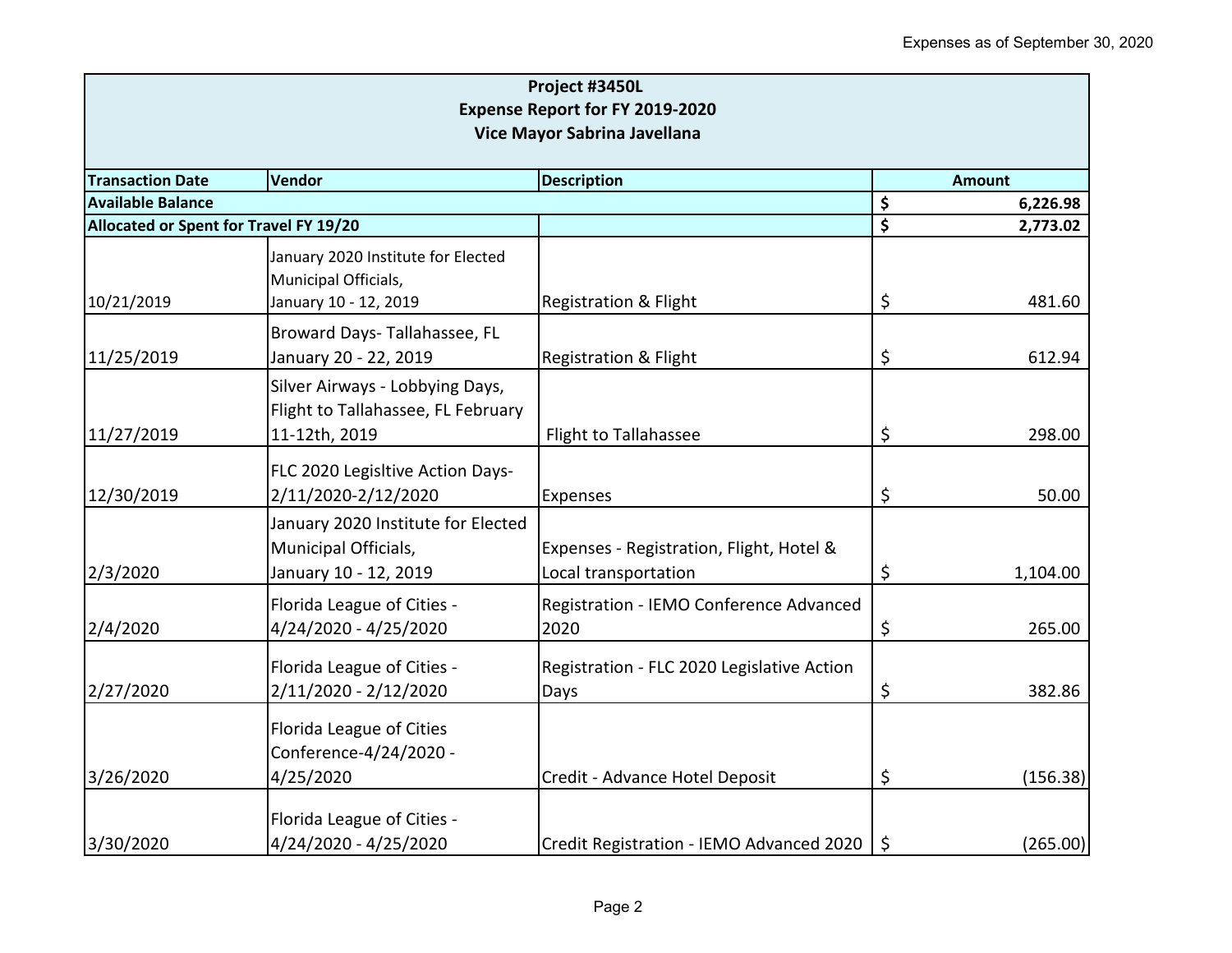| Project #3450E<br>Expense Report for FY 2019-2020<br><b>Commissioner Michele Lazarow</b> |                                                                                |                    |    |               |
|------------------------------------------------------------------------------------------|--------------------------------------------------------------------------------|--------------------|----|---------------|
| <b>Transaction Date</b>                                                                  | Vendor                                                                         | <b>Description</b> |    | <b>Amount</b> |
| <b>Available Balance</b>                                                                 |                                                                                |                    |    | 7,393.37      |
| Allocated or Spent for Travel FY 19/20                                                   |                                                                                |                    |    | 1,606.63      |
|                                                                                          |                                                                                |                    |    |               |
| 5/28/2020                                                                                | Trip to Tallahassee, Fl - For<br>Lobbying Activities -<br>February 2-3, 2020   | <b>Expenses</b>    | \$ | 757.47        |
| 5/28/2020                                                                                | Trip to Tallahassee, Fl - For<br>Lobbying Activities -<br>February 16-18, 2020 | <b>Expenses</b>    |    | \$849.16      |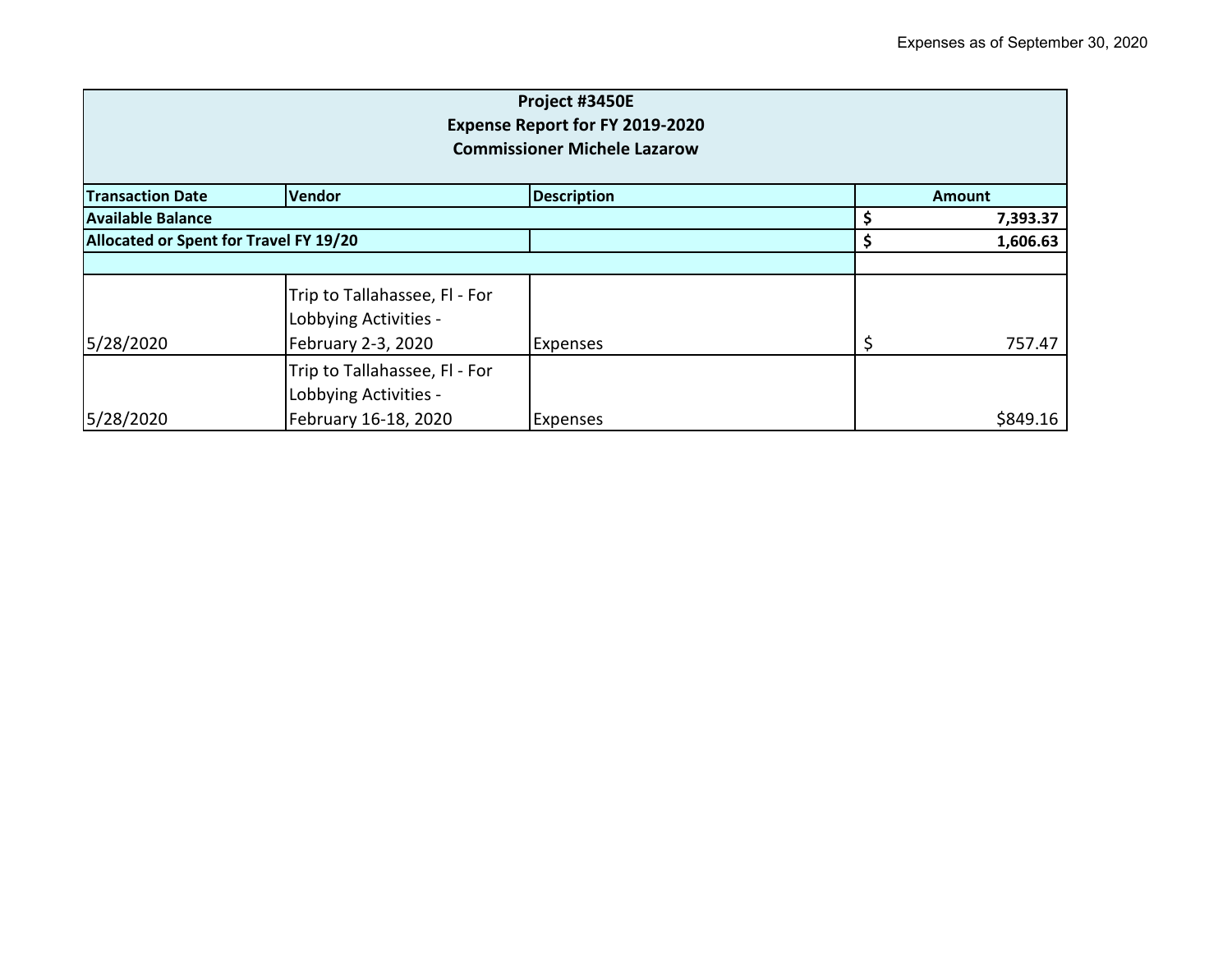| Project #3450H<br><b>Expense Report for FY 2019-2020</b><br><b>Commissioner Annabelle Lima-Taub</b> |                                                  |                                                                                     |    |               |
|-----------------------------------------------------------------------------------------------------|--------------------------------------------------|-------------------------------------------------------------------------------------|----|---------------|
| <b>Transaction Date</b>                                                                             | Vendor                                           | <b>Description</b>                                                                  |    | <b>Amount</b> |
| <b>Available Balance</b>                                                                            |                                                  |                                                                                     | \$ | 4,987.71      |
| Allocated or Spent for Travel FY 19/20                                                              |                                                  |                                                                                     | \$ | 4,012.29      |
| 11/12/2019                                                                                          | Florida Priorities Summit - November<br>19, 2019 | Summit                                                                              | \$ | 187.29        |
| 11/27/2019                                                                                          | IAC National Summit 2019 -<br>December 5-8, 2019 | Summit                                                                              | \$ | 255.00        |
| 12/3/2019                                                                                           | Publix                                           | Budget transfer for (Holiday -<br><b>Gourmet Cookies for all City</b><br>Employees) | \$ | 70.00         |
| 3/1/2020                                                                                            | Paws 2 Care Coalition Inc.                       | Donation                                                                            | \$ | 3,500.00      |